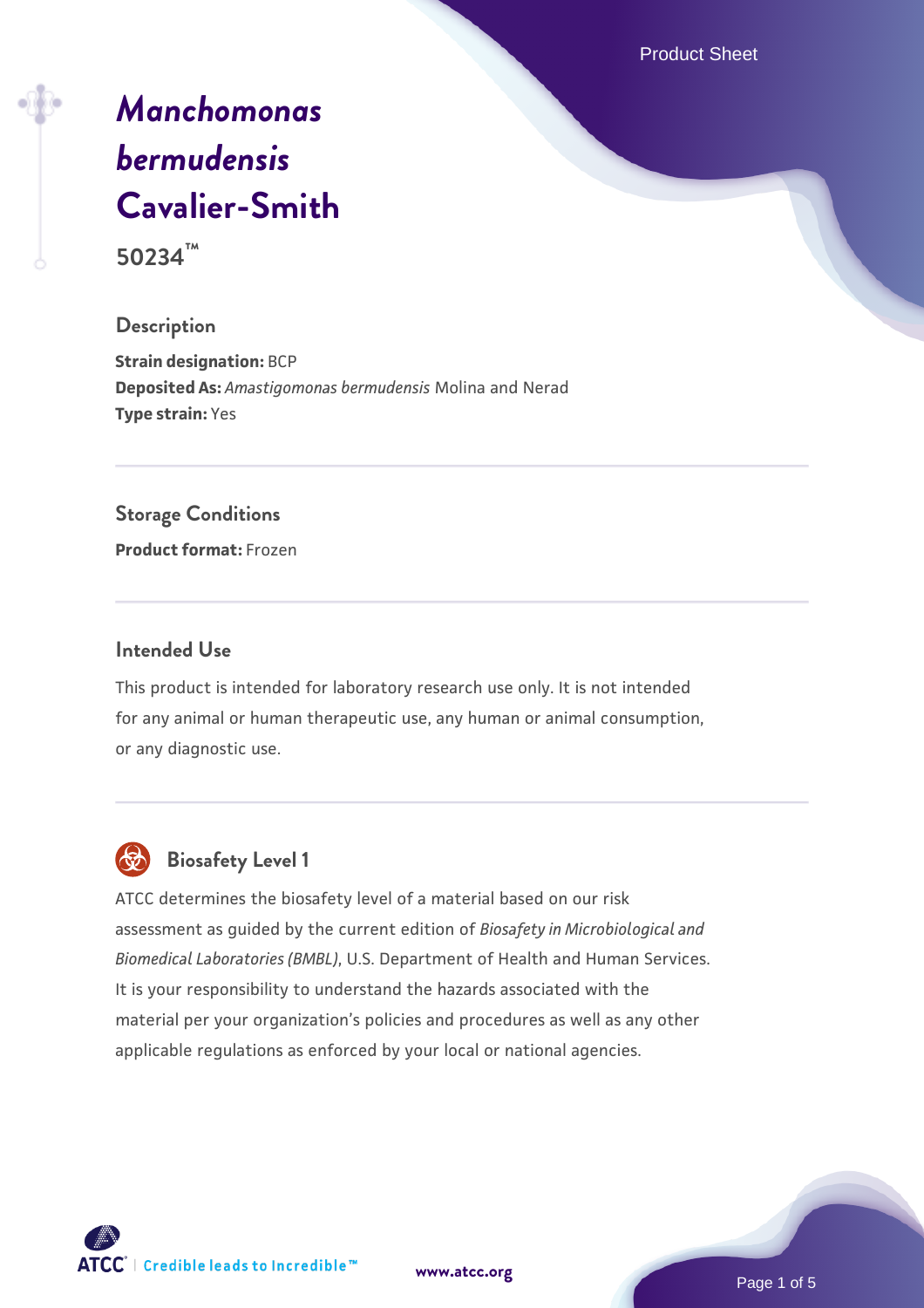## *[Manchomonas bermudensis](https://www.atcc.org/products/50234)* [Cavalier-Smith](https://www.atcc.org/products/50234) Product Sheet **50234**

ATCC highly recommends that appropriate personal protective equipment is always used when handling vials. For cultures that require storage in liquid nitrogen, it is important to note that some vials may leak when submersed in liquid nitrogen and will slowly fill with liquid nitrogen. Upon thawing, the conversion of the liquid nitrogen back to its gas phase may result in the vial exploding or blowing off its cap with dangerous force creating flying debris. Unless necessary, ATCC recommends that these cultures be stored in the vapor phase of liquid nitrogen rather than submersed in liquid nitrogen.

# **Certificate of Analysis**

For batch-specific test results, refer to the applicable certificate of analysis that can be found at www.atcc.org.

# **Growth Conditions**

**Medium:**  [ATCC Medium 1525: Seawater 802 medium](https://www.atcc.org/-/media/product-assets/documents/microbial-media-formulations/1/5/2/5/atcc-medium-1525.pdf?rev=a388414940634267b7071e94a0def7b3) **Temperature:** 25°C **Culture system:** Xenic **Incubation:** With Enterobacter aerogenes ATCC 13048 and mixed bacteria

## **Material Citation**

If use of this material results in a scientific publication, please cite the material in the following manner: *Manchomonas bermudensis* Cavalier-Smith (ATCC 50234)

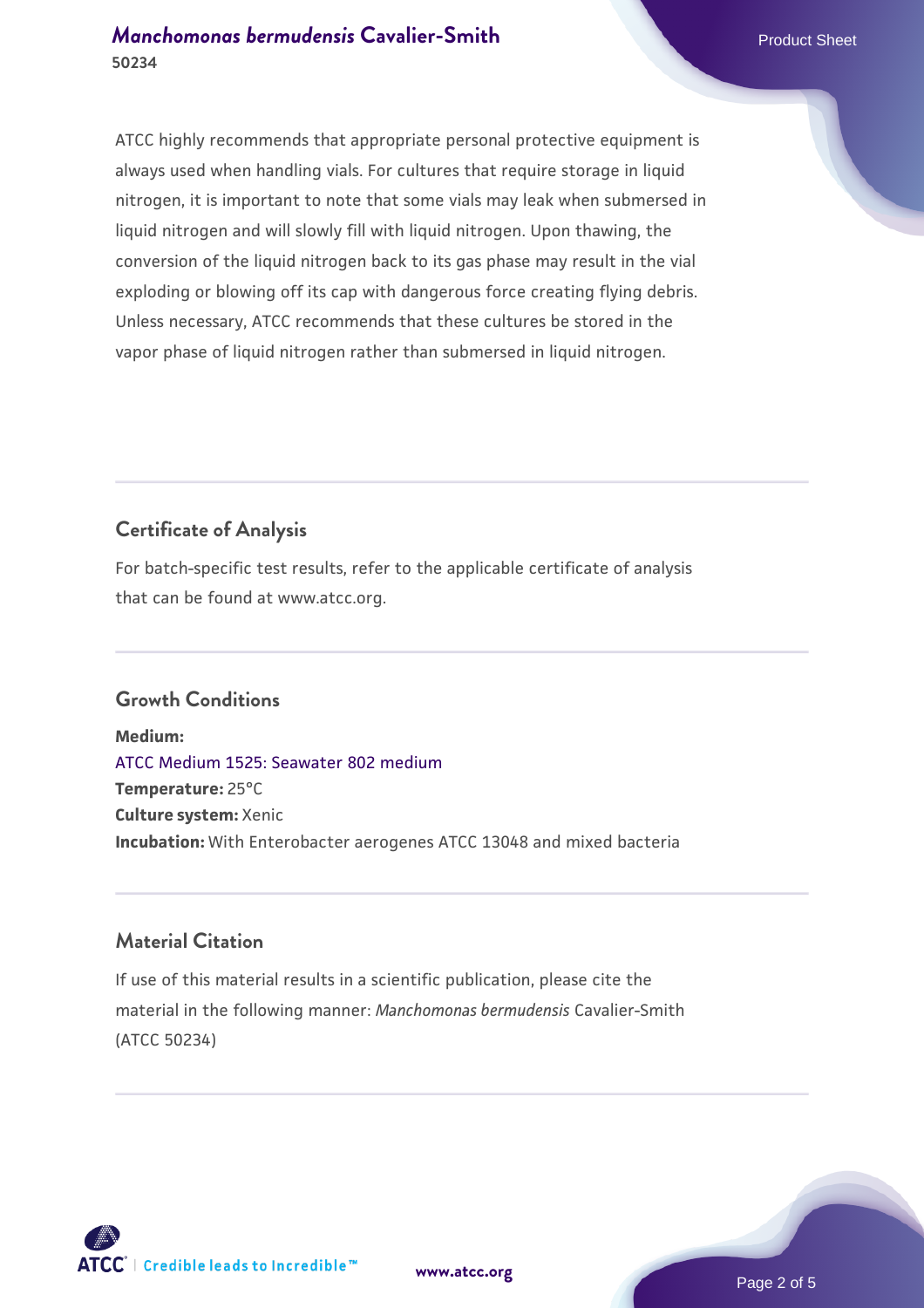*[Manchomonas bermudensis](https://www.atcc.org/products/50234)* [Cavalier-Smith](https://www.atcc.org/products/50234) Product Sheet

# **References**

References and other information relating to this material are available at www.atcc.org.

# **Warranty**

The product is provided 'AS IS' and the viability of ATCC® products is warranted for 30 days from the date of shipment, provided that the customer has stored and handled the product according to the information included on the product information sheet, website, and Certificate of Analysis. For living cultures, ATCC lists the media formulation and reagents that have been found to be effective for the product. While other unspecified media and reagents may also produce satisfactory results, a change in the ATCC and/or depositor-recommended protocols may affect the recovery, growth, and/or function of the product. If an alternative medium formulation or reagent is used, the ATCC warranty for viability is no longer valid. Except as expressly set forth herein, no other warranties of any kind are provided, express or implied, including, but not limited to, any implied warranties of merchantability, fitness for a particular purpose, manufacture according to cGMP standards, typicality, safety, accuracy, and/or noninfringement.

# **Disclaimers**

This product is intended for laboratory research use only. It is not intended for any animal or human therapeutic use, any human or animal consumption, or any diagnostic use. Any proposed commercial use is prohibited without a license from ATCC.

While ATCC uses reasonable efforts to include accurate and up-to-date information on this product sheet, ATCC makes no warranties or representations as to its accuracy. Citations from scientific literature and

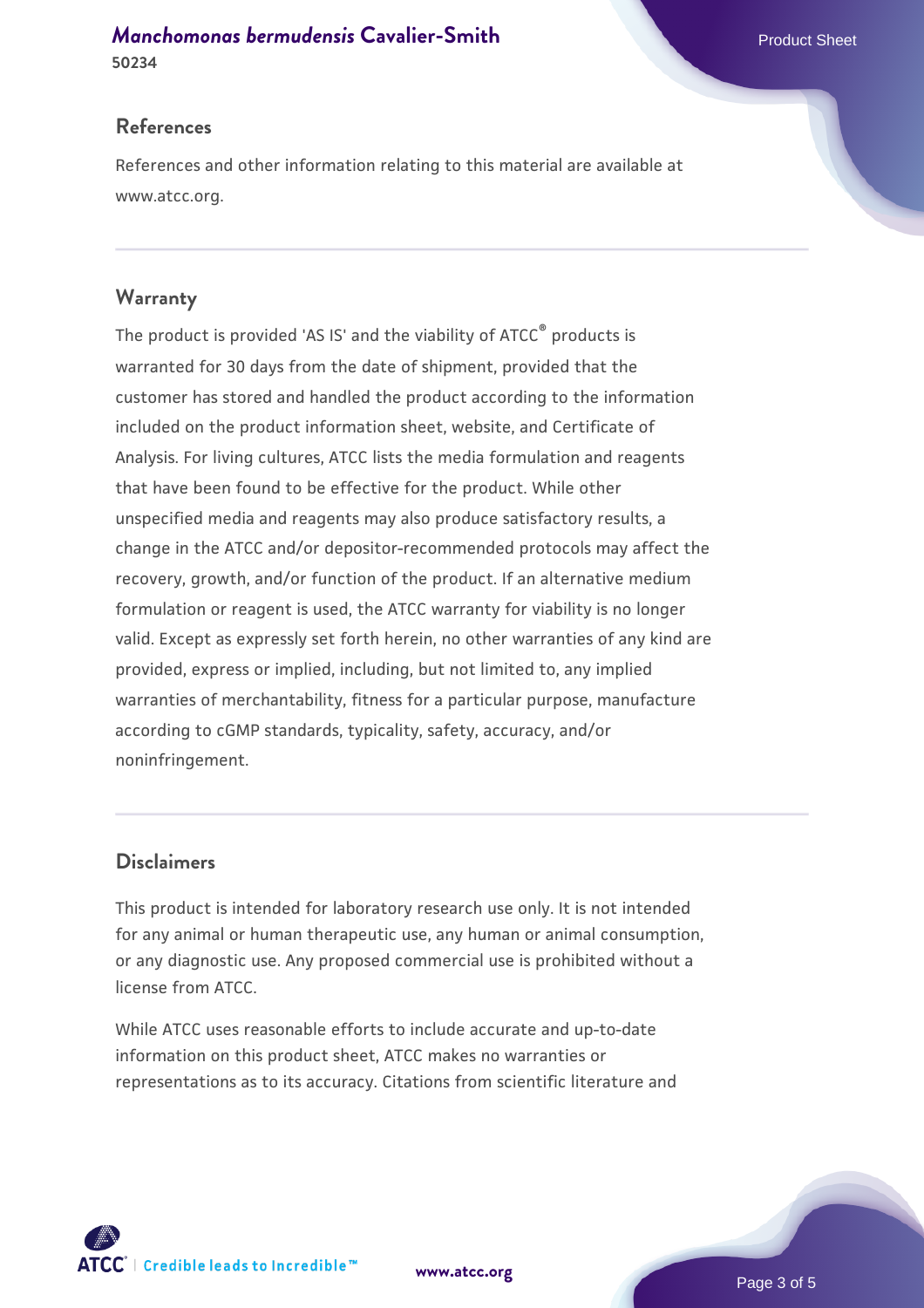patents are provided for informational purposes only. ATCC does not warrant that such information has been confirmed to be accurate or complete and the customer bears the sole responsibility of confirming the accuracy and completeness of any such information.

This product is sent on the condition that the customer is responsible for and assumes all risk and responsibility in connection with the receipt, handling, storage, disposal, and use of the ATCC product including without limitation taking all appropriate safety and handling precautions to minimize health or environmental risk. As a condition of receiving the material, the customer agrees that any activity undertaken with the ATCC product and any progeny or modifications will be conducted in compliance with all applicable laws, regulations, and guidelines. This product is provided 'AS IS' with no representations or warranties whatsoever except as expressly set forth herein and in no event shall ATCC, its parents, subsidiaries, directors, officers, agents, employees, assigns, successors, and affiliates be liable for indirect, special, incidental, or consequential damages of any kind in connection with or arising out of the customer's use of the product. While reasonable effort is made to ensure authenticity and reliability of materials on deposit, ATCC is not liable for damages arising from the misidentification or misrepresentation of such materials.

Please see the material transfer agreement (MTA) for further details regarding the use of this product. The MTA is available at www.atcc.org.

#### **Copyright and Trademark Information**

© ATCC 2021. All rights reserved. ATCC is a registered trademark of the American Type Culture Collection.

#### **Revision**

This information on this document was last updated on 2021-05-19